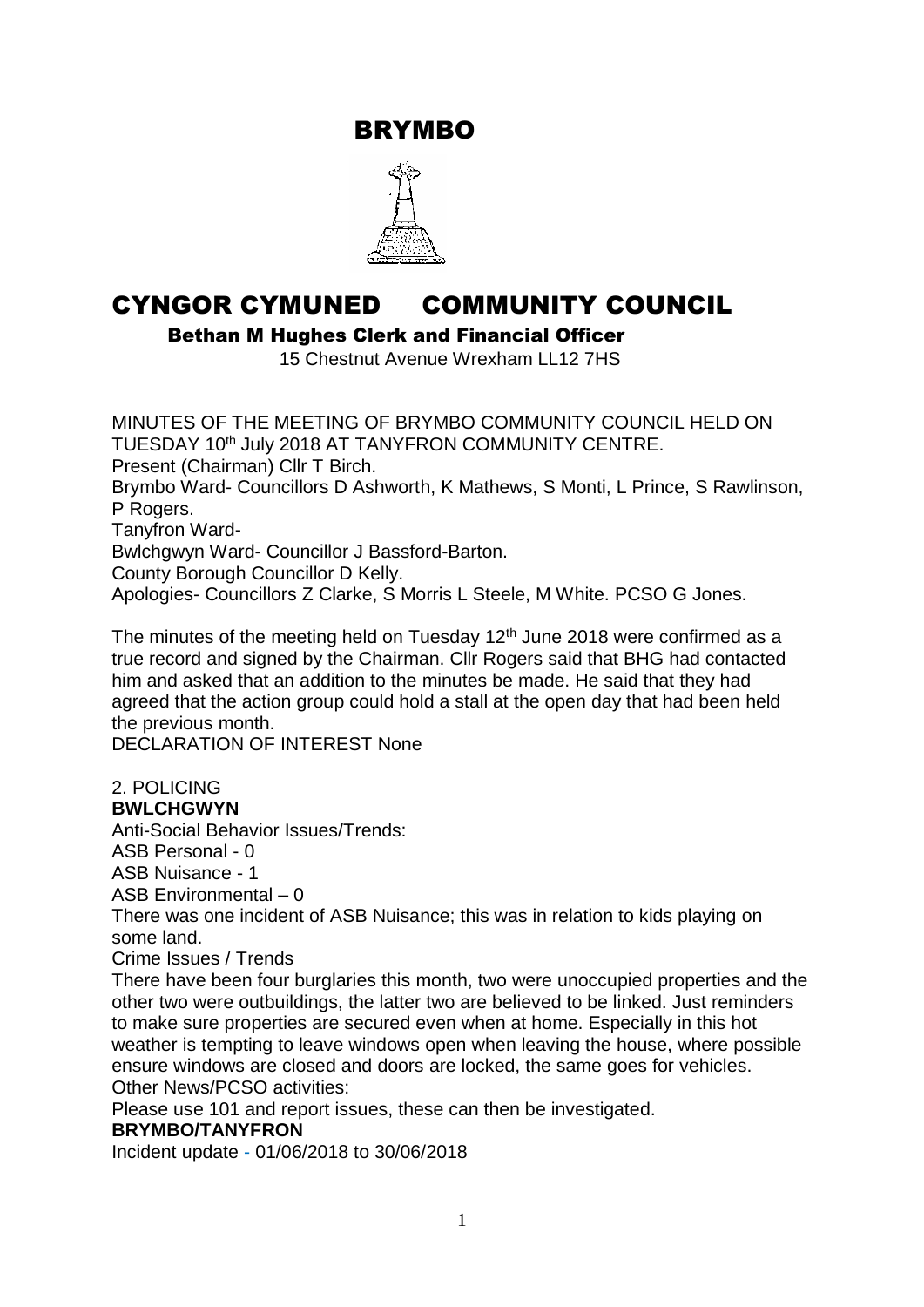Anti-Social Behavior Issues/Trends: ASB Environmental - 0 ASB Personnel - 0 ASB Nuisance - 6 No reports of youths in Brymbo Sports and Social Club in June Crime Issues / Trends Theft Garden Furniture Burglary Cheshire View Arson Fly Tipping in Tanyfron Other News/PCSO activities: Patrols will continue in Brymbo and Tanyfron area . Arranged for 12 youths 3 from Brymbo area to be taken to Wrexham Fire Station and then on to Danger Point in Talacre. Thank you to the Fire Service for there assistant in organising event. The staff were very helpful and informative. I am in the process of speaking to GOSAFE regarding speeding on Phoniex Drive and Heritage Drive.

#### 3. COUNTY BOROUGH COUNCILLOR'S REPORTS

CBC Kelly said that a formal notice was to be served on the traveller's site at the Flash, Bwlchgwyn requesting that the land be put back to its original state. Containers had been moved on to the site and CBC Kelly said he would be speaking to WCBC the next day. He said that WCBC would be addressing the issue of the overgrowth of hedges and verges. Cllr Rogers said that the LDP consultation was due to close on Monday, and he would like to thank all the Councillors for their hard work and willingness to help and support the residents. He said that Brymbo Developments were going to submit a new master plan and a consultation was due sometime in September.

#### 4. ROADS

Cllr Rogers said that there had been numerous incidents with boy racers around Brymbo. Go safe were actively monitoring the situation and the area and the police were aware of the situation.

5. BUS SHELTER SERVICES AND STOPS No further information.

#### 6. PLAYING FIELDS AND PLAYGROUNDS

The Chairman said that he had received a few complaints regarding the zip wire in the new play area. Cllr Rogers said he would consult with WCBC.

Cllr Mathews told members that the grass had been cut on Bronwens Green however it was not up to standard and Cllr Mathews had told the teams playing that BCC would waive the fee. Cllr Mathews asked could he obtain 2 quotes for the additional work that Sherratts' were not contracted to do (the outer area) which the CC were under obligation to upkeep. The quotes would come back to full Council in September. Cllr Rogers said that he would like to give thank both Cllr Mathews and Cllr Prince for assisting with fly –tipping which had occurred over the weekend. WCBC had been prompt with dealing with it as a result of both Cllr's swift response.

#### 7. FOOTPATHS/LIGHTING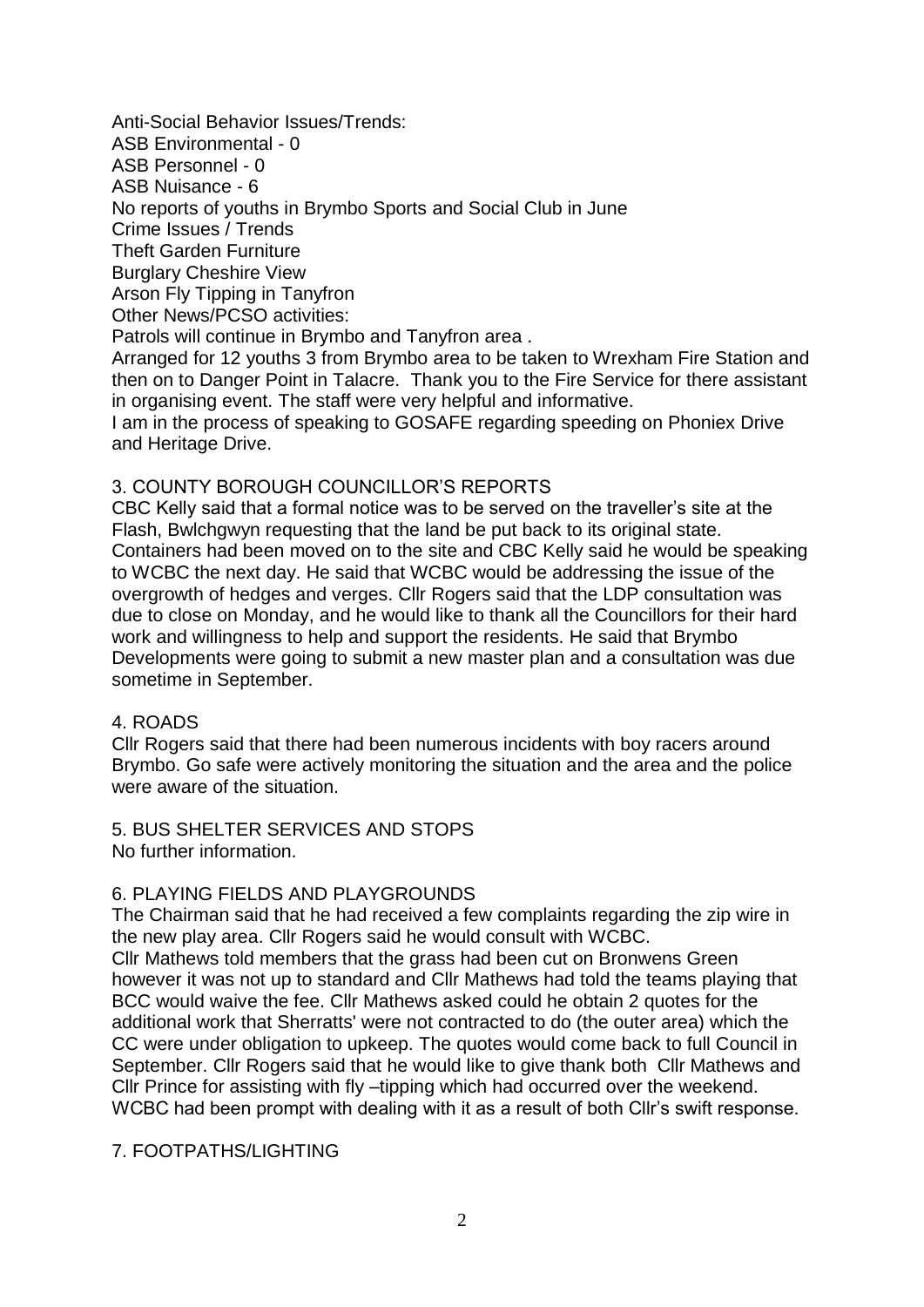Cllr Monti said that Mark Collier of Jones Lighting had contacted her as he had now returned from holiday. They would arrange meeting with the 2 other lighting reps. to discuss the replacement LED lamps.

#### 8. WAR MEMORIAL

Cllr Bassford-Barton had met with Mr Crofts who maintained the War Memorial. The Clerk told her that she had received an e-mail from Rhian Marsh in Bwlchgwyn saying that she knew of three local contractors who would be interested in tendering for the work. She suggested that the 3 Bwlchgwyn Councillors meet with Rhian to move the matter forward.

#### 9. PLANNING

APPLICATION FOR TREE WORKS SUBJECT TO TREE PRESERVATION ORDER WCBC NO 240. MATURE BEECH TREE REDUCE UPPER CROWN OVER BUILDING BY 4 METRES-CROWN LIFT OVER BUILDING TO GIVE 3-4 METRE CLEARANCE FROM ROOF-CUT BACK LOWER BRANCHES TO GIVE 3-4 METRE CLEARANCE GROM GABLE WALL-REDUCE UPPER CROW TOWARDS/OVER ROAD BY 1-2 METRE TO LEAVE A BALANCED APPEARANCE-CARRY OUT ALL PRUNING WORKS IN ACCORDANCE WITH BS3998:2010 GARDEN OF REST HIGH STREET BRYMB P/2018/0533-No observations.

INCORPORATION OF LAND INTO GARDEN AREA (IN RETROSPECT) 2 GOLAU FRYN TANYFRON WREXHAM P/2018/0536-N o observations.

## 10. DONATIONS.

Homestart Cllr Rogers proposed a donation of £100.00 be made. Cllr Prince seconded the proposal. A vote was taken. All were in favour.

Vic Studios Cllr Monti proposed a donation of £120.00 be made. Cllr Mathews seconded the proposal. A vote was taken. All were in favour.

A request for a grant of £1400.00 had been made by St. Mary's Church in Brymbo. The purpose of the grant was to help commemorate the end of World War 1 one hundred years ago. The commemorations would involve all the villages. Cllr Ashworth proposed that £400.00 be granted from the donations fund and the further £1000.00 be granted from the environmental budgets of the villages upon clarification of which villages were involved. Cllr Mathews seconded the proposal. A vote was taken. All were in favour.

A request to fund a defibrillator for Bwlchgwyn and Brymbo had been made at a previous meeting. Cllr White had obtained quotes. The equipment and storage cabinet would be £1500.00. Cllr Rogers proposed that two defibrillators be bought. Cllr Ashworth seconded the proposal. A vote was taken. All were in favour.

## 11. ARGOED

Cllr Rogers said that there was a right of access to Argoed play area, however the surrounding land belonged to Brymbo Developments.The area had become overgrown.